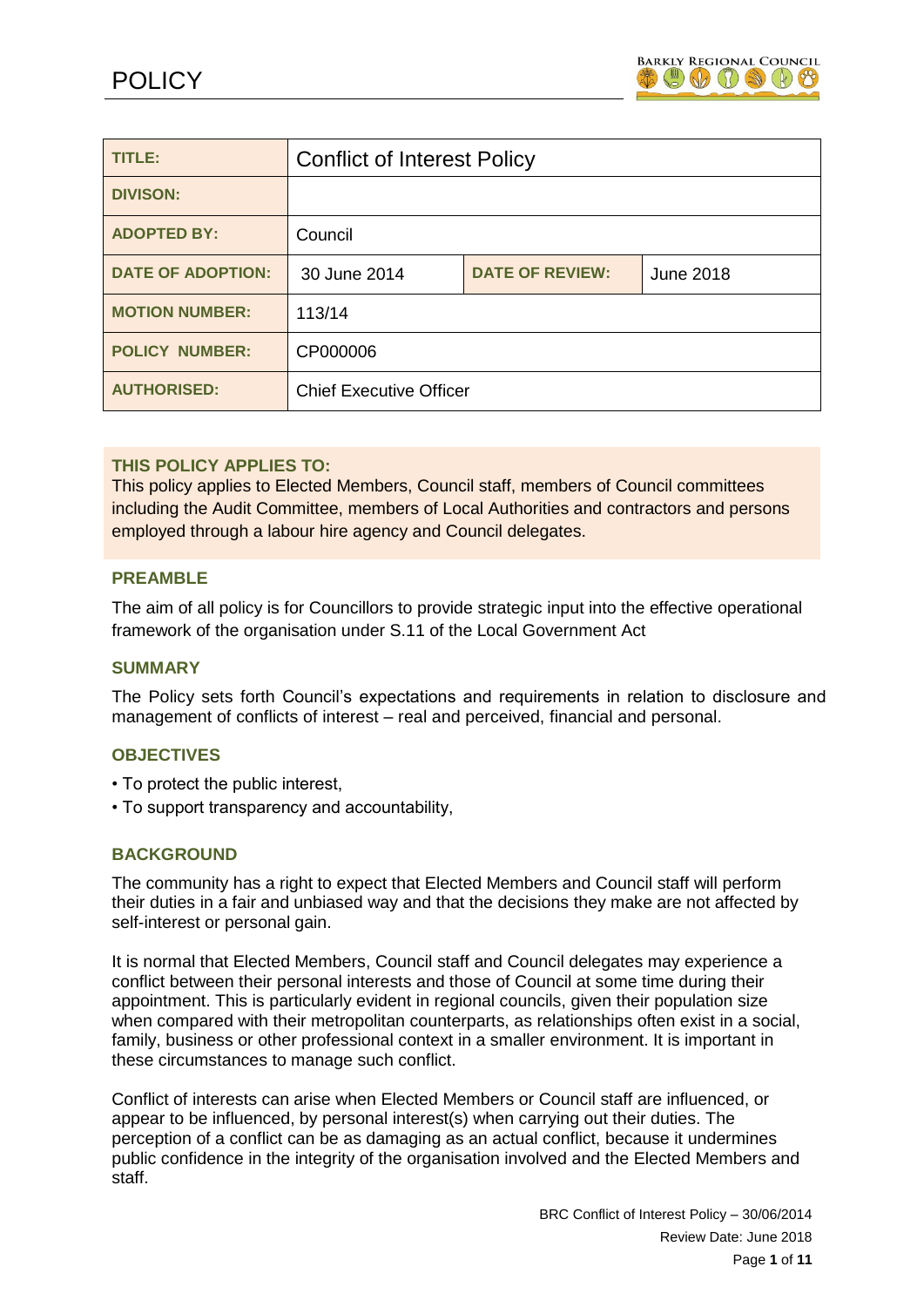# **POLICY STATEMENT**

#### *Specific Provisions*

The Barkly Regional Council intends to operate in a way that is efficient, transparent and accountable and those provisions of this Policy which are additional to the statutory requirements are intended to support this goal. *Financial or Pecuniary Interests* 

Financial or pecuniary interests must be disclosed.

A person will be considered to have a pecuniary interest if:

- They or a person with whom they are associated has a pecuniary interest
- Their spouse, de-facto partner, relative, partner or employer has a pecuniary interest (relative includes any of the following – parent, grandparent, brother, sister, uncle, aunt, nephew, niece, lineal descendant or an adopted child of the person or the person's spouse).
- They, a nominee, partner or employer are a member of a company or other body that has a pecuniary interest.

A person does not have a pecuniary interest in a matter if the interest is so remote that it could not reasonably be regarded as likely to influence any decision the person might make in relation to the matter.

#### *Personal or Non Pecuniary Interests*

Personal or non-pecuniary interests must be disclosed.

Elected Members and employees who are members of clubs or other organisations should seriously consider whether that involvement could give rise to a conflict of interests in Council matters that may affect the club/organisation.

Elected Members, staff and Council representatives should not do anything which they could not justify to the public and should avoid any occasion for reasonable suspicion or the appearance of improper conduct or only partial performance of their public or professional duties.

# *Interests that need not be Disclosed*

Conflict of Interest provisions do not apply to **Elected Members and members of Council Committee's or Local Authorities** if the interest is:

- An interest in a question about the level of allowances or expenses to be set for members; or
- An interest that the member or associate shares in common with the general public or a substantial section of the public; or
- An interest as an elector or ratepayer that the member or associate shares in common with other electors or ratepayers; or
- An interest that the member or an associate has in a non-profit body or association; or
- An interest of the member or an associate:
	- . In appointment or nomination for appointment to a body with predominantly charitable objects; or
	- . In payment or reimbursement of membership fees, or expenses related to membership, in such a body; or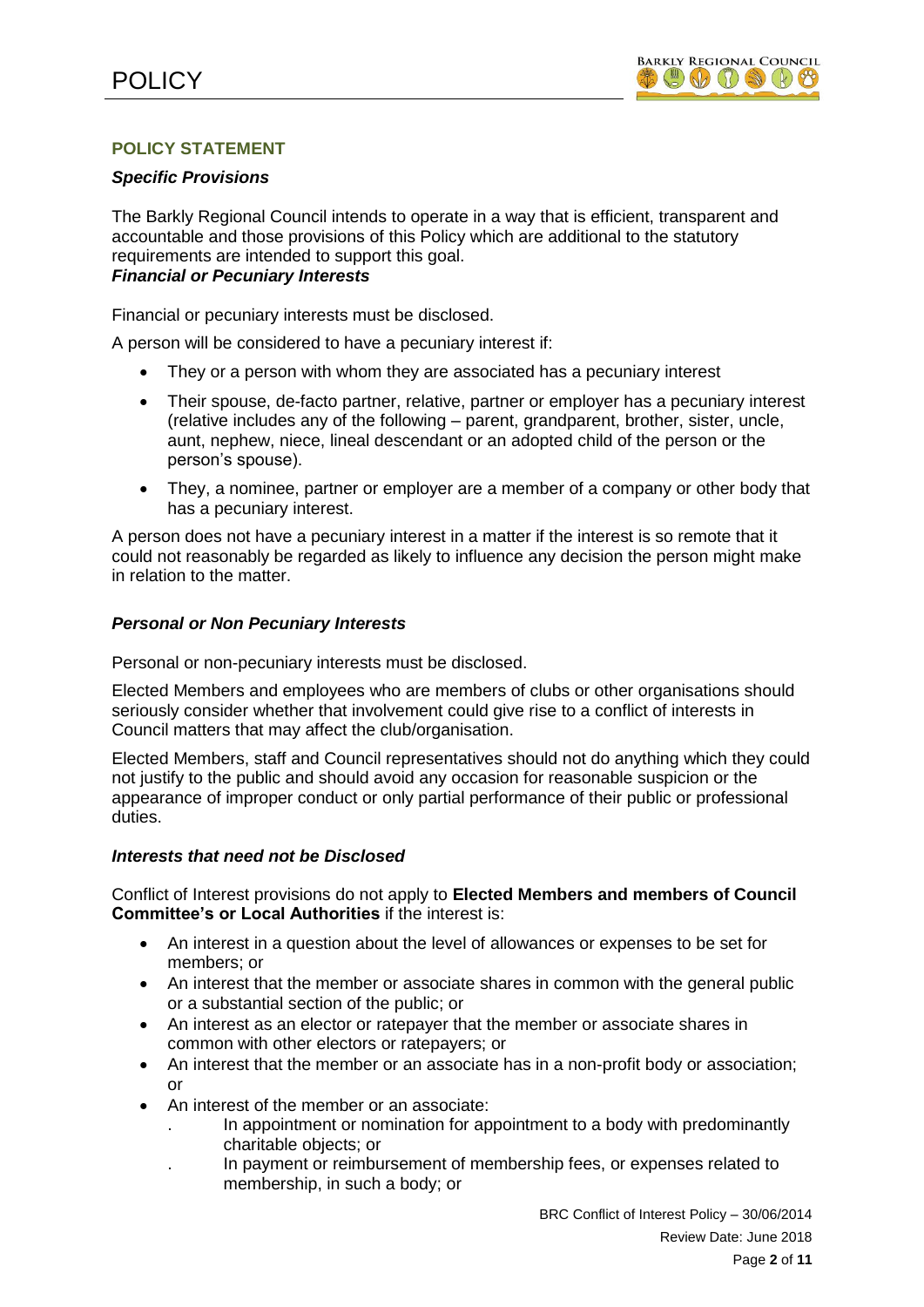• if the interest is so remote that it could not reasonably be regarded as likely to influence any decision the person might make in relation to the matter.

# **POLICY IMPLEMENTATION GUIDELINES**

#### *Disclosing Interests*

The Local Government Act requires that as soon as practicable after a member becomes aware of a conflict of interest in a question that has arisen or is about to arise before the Council, Local Authority, Committee, the member must disclose the personal or financial interest that gives rise to the conflict at the meeting and to the CEO.

The CEO must record the disclosure in a register of interests kept for the purpose.

A member must not, without the Minister's approval: Be present at a meeting of the council, local authority, local board or council committee while a question in which the member has a conflict of interest is under consideration; or Participate in any decision on the question

If the CEO declares a conflict of interests in a matter being considered at a meeting then the President should decide future participation by the CEO at any time during which the matter is being considered or discussed or voted upon by Council or the Committee.

An employee or Council representative who has a personal or financial interest in a matter in regard to which the member is required or authorised to act or give advice must disclose the interest to the CEO and must not act in the matter except as authorised by the CEO. Employees and Council Representatives who believe they have an interest in a matter must declare that interest in any meetings or discussions where that matter is to be considered. The conflict must be disclosed to the relevant supervisor or the CEO in the first instance in relation to staff and to the relevant Director or the CEO in regards to all other Council representatives. Where it is the CEO who has an interest disclosure must be made to the Council and the CEO must not act other than as authorised by the Council. Written notice of a conflict of interest must be given to the CEO (or President respectively) by completion of a C*onflict of Interests Declaration Form*.

# *Responsibility for Making a Disclosure*

If a person is unsure as to whether or not they have a conflict of interests, they should give full written details to the CEO or President or seek independent legal advice. The objective of notification is to protect both the individual and the Council.

Neither the President nor the CEO has a responsibility to provide a person with a determination on whether or not they have a conflict of interests in a matter. The responsibility to determine a conflict of interests rests solely with the individual as only that individual is aware of the grounds upon which a potential for a conflict of interests arises. It is prudent to err on the side of caution by declaring an interest and by not participating in discussion or in decision making if there is any doubt as to their interest in the matter.

#### *Provision of Legal Advice to Elected Members*

That on receipt of a written enquiry from an Elected Member which is received in good time before the relevant meeting seeking an interpretation of the Conflict of Interest provisions the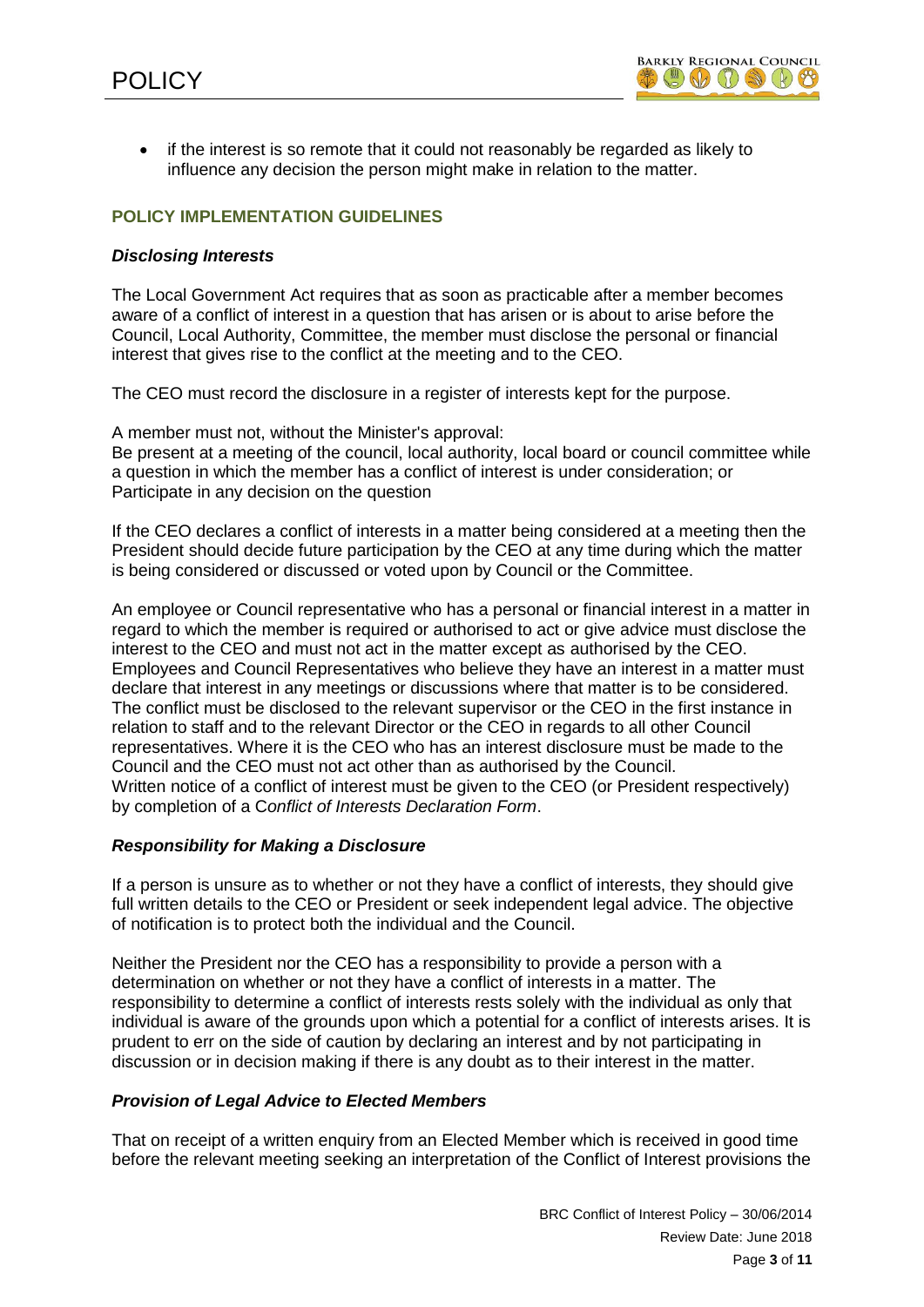

CEO is authorised to seek a legal opinion as to the nature and extent of interest and the application of the legislative provisions subject to the:

- Advice being made available to other members; and
- The Member initiating the enquiry agreeing to be bound by the contents thereof.

# *Complaints Regarding Failure to Disclose an Interest*

Elected Members who believe that a person has or may have failed to disclose an interest will report this to the CEO. Staff or Council representatives who believe that a person has or may have failed to disclose an interest will report this to their supervisor or the CEO. A complaint must be in writing and must:

- Identify the complainant and the person against whom the complaint is made; and
- Give particulars of the grounds of the complaint; and
- Be verified by statutory declaration.

No employee or Elected Member or other person acting on behalf of the Council will discipline or suspend or threaten to discipline or suspend an employee; or impose, or threaten to impose, any penalty upon an employee; or intimidate or otherwise coerce an employee because the employee has reported suspected fraud. Any violation of this section may result in disciplinary action up to and including termination of employment.

False allegations with the intent to disrupt or cause harm to another will result in disciplinary action up to and including termination of employment.

# *Deciding if a Conflict of Interests Exists*

The following questions may help in deciding whether a conflict of interests exists or could create the impression that a conflict of interests exists:

- Do I, a relative, friend or associate stand to gain or lose financially from the Council's decision or action on this matter?
- Do I, a relative, friend or associate stand to gain or lose my/our reputation because of Council's decision or action on this matter?
- Have I contributed in a private capacity in any way to the matter before Council?
- Have I made any promises or commitments in relation to the matter?
- Have I received a benefit or hospitality from someone who stands to gain or lose from Council's decision or action?
- Am I a member of an association, club or professional organisation, or do I have particular ties and affiliations with organisations or individuals, who stand to gain or lose from Council's consideration of this matter?
- Is the person an election campaign donor or someone who helped during my election campaign?
- Could there be benefits for me in the future that could cast doubt on my objectivity?
- If I participate in assessment or decision making, would I be happy if my colleagues and the public became aware of my association or connection?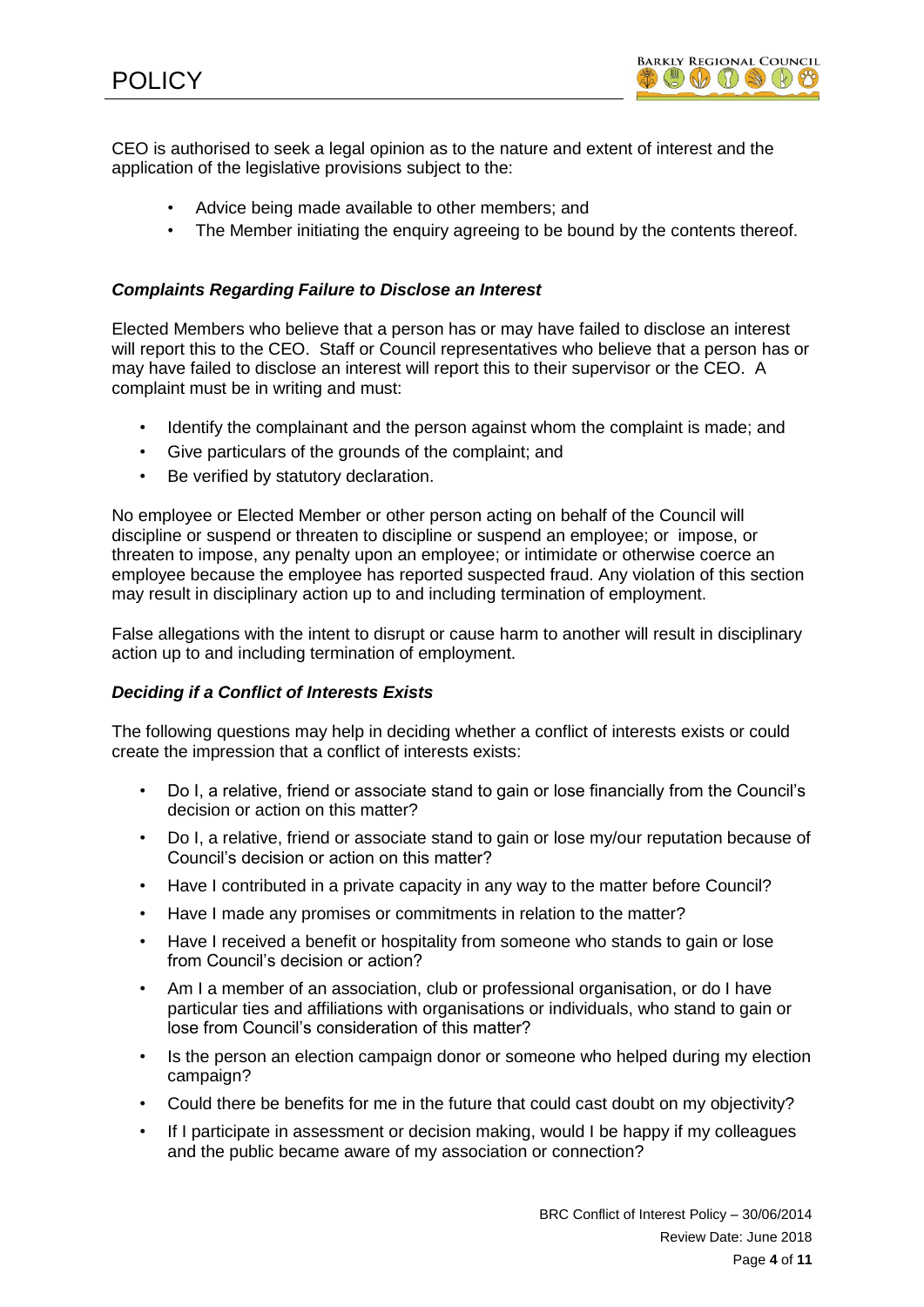

- Would a fair and reasonable person perceive that I was influenced by personal interest in performing my public duty?
- Do I need to seek advice or discuss the matter with an objective party?
- Am I confident of my ability to act impartially and in the public interest?
- Do I understand the possible penalties if I go on with the action?

Note: The references to "before Council", "Council's consideration", etc. also refer to issues to be dealt with under delegated authority by Council officers.

# *Managing Conflict of Interest*

Apart from declaring an interest, Council Representatives must manage any identified conflict.

Strategies for managing a conflict of interests include:

- Taking no action except to register the details in the case where the potential for a conflict is minimal.
- Placing restrictions on an employee's involvement in the matter in cases where they can be effectively separated from parts of the process.
- Use of a disinterested third party to oversee part or all of the process where it is not feasible or desirable for an employee to remove themselves for the decision-making process.
- The employee or Elected Member can choose to remove themselves completely from the matter.
- The employee or Elected Member may elect to relinquish the private interest that is the source of the conflict.

# *Conflict of Interests Register*

Council will maintain a register of all declared interests. This register will be available for public inspection.

# **LEGISLATION, TERMINOLOGY AND REFERENCES**

Part 7.2 of the NT Local Government Act sets forth the legislative requirement in relation to conflict of interest on behalf of Elected Members whilst Section 107 sets out requirements in relation to Council's staff.

The Council's Code of Conduct also applies.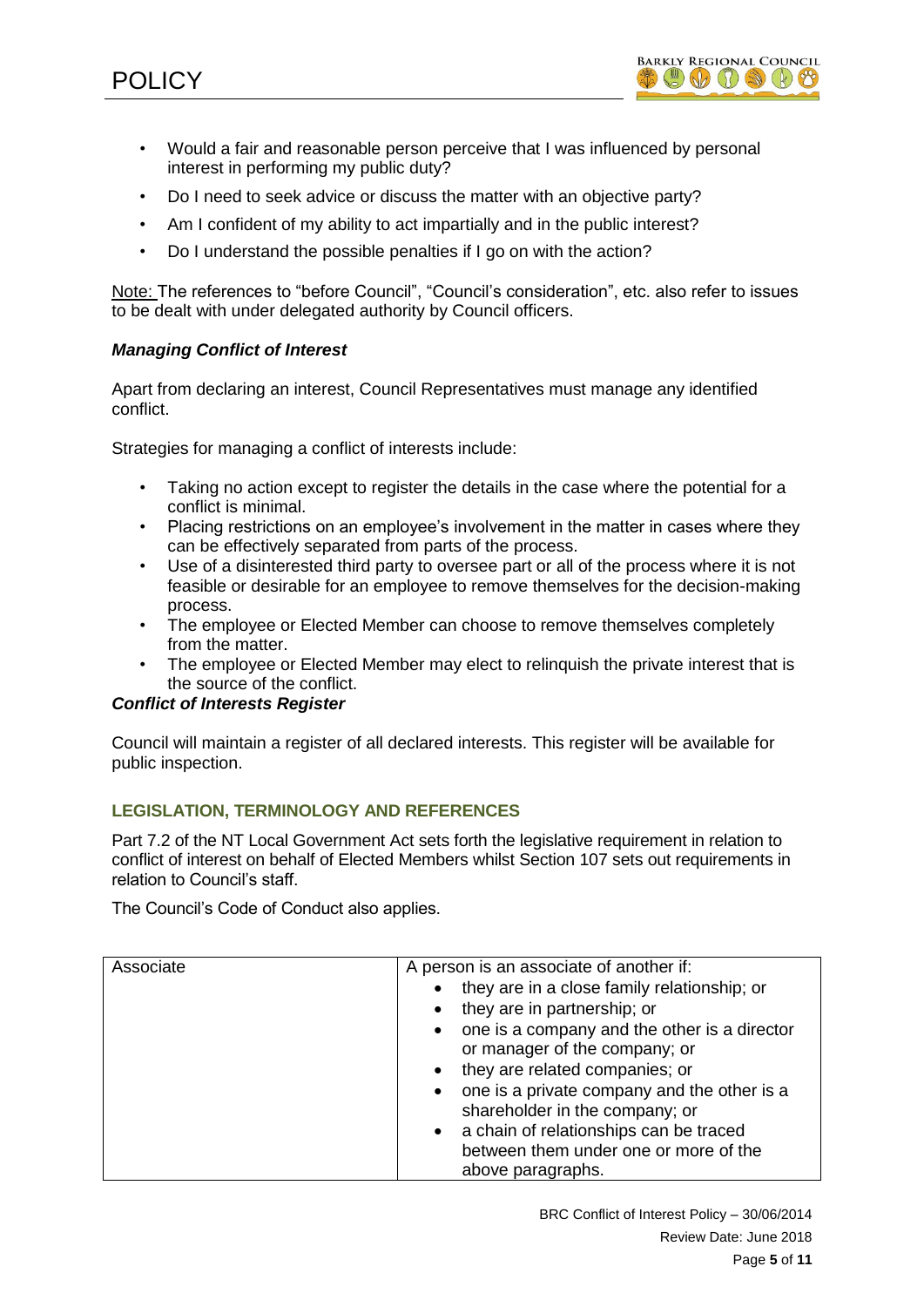

| <b>Conflict of interests</b>           | A conflict of interest exists where a reasonable and<br>informed person would perceive that you could be<br>influenced by a private interest when carrying out<br>your public duty.                                                                                                                                                                                                                         |
|----------------------------------------|-------------------------------------------------------------------------------------------------------------------------------------------------------------------------------------------------------------------------------------------------------------------------------------------------------------------------------------------------------------------------------------------------------------|
| <b>Council Representative</b>          | Includes Elected Members, Council staff, members of<br>Council committees including the Audit Committee,<br>members of Local Authorities, contractors, persons<br>employed through a labour hire agency and Council<br>delegates.                                                                                                                                                                           |
| <b>Financial or Pecuniary interest</b> | This is an interest that a person has in a matter<br>because of a reasonable likelihood or expectation of<br>appreciable financial gain or loss to the person or<br>another person with whom the person is associated.                                                                                                                                                                                      |
| Personal or Non-pecuniary interest     | This is any private interest that does not relate to<br>money. Non-pecuniary interests are private or<br>personal interests the council official has that do not<br>amount to a pecuniary interest. A non-pecuniary<br>interest may arise out of kinship, friendship,<br>membership of an association, society or trade union,<br>or involvement or interest in sporting, social or<br>cultural activities. |
| <b>Actual Conflict of Interests</b>    | This involves direct conflict between a Council<br>Representative's current duties and responsibilities<br>and their existing private interests.                                                                                                                                                                                                                                                            |
| <b>Perceived Conflict of Interests</b> | This is where it could be perceived by others that a<br>Council Representative's private interests could<br>improperly influence the performance of their public<br>duties - whether or not this is actually the case.                                                                                                                                                                                      |
| <b>Potential Conflict of Interests</b> | This arises when a Council Representative has<br>private interests that could interfere with their public<br>duties in the future.                                                                                                                                                                                                                                                                          |

# **IMPLEMENTATION AND DELEGATION**

The CEO has delegated authority to undertake any of the actions required or implied by this Policy and is authorised to seek legal advice where this is considered appropriate.

The responsibility for the investigation of potential conflicts of interest on the part of staff or other Council representatives rests with the CEO. If the matter involves the CEO the investigation will be managed by the President who may seek advice from Council's solicitors and/or the Department of Local Government.

The responsibility for the investigation of potential conflicts of interest on the part of Elected Members rests with the President who may seek advice from the CEO and/or the Department of Local Government.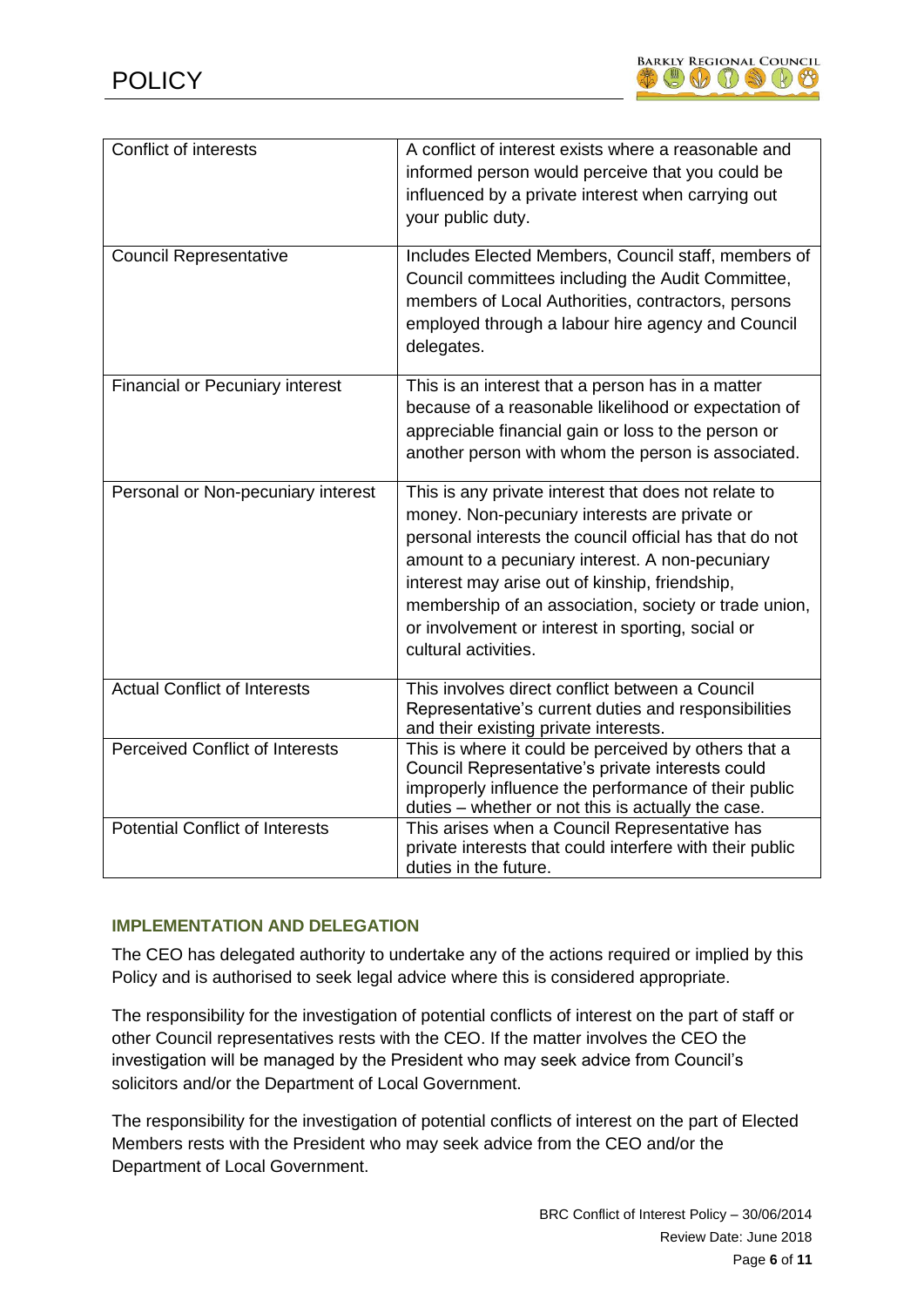Where the potential conflict involves the President then the Deputy President and CEO will jointly determine whether the matter should be reported to the Council and or the Department of Local Government for formal investigation. Advice may be sought from Council's solicitors and/or the Department of Local Government. In the event that the Deputy President and CEO are unable to agree upon a course of action the matter will be referred by the CEO to the Department for consideration.

# **EVALUATION AND REVIEW**

This Policy should be evaluated on the basis that that it is operating effectively and achieving its objectives.

This Policy is to be reviewed every four (4) years, and may be reviewed at other times at the discretion of Chief Executive Officer.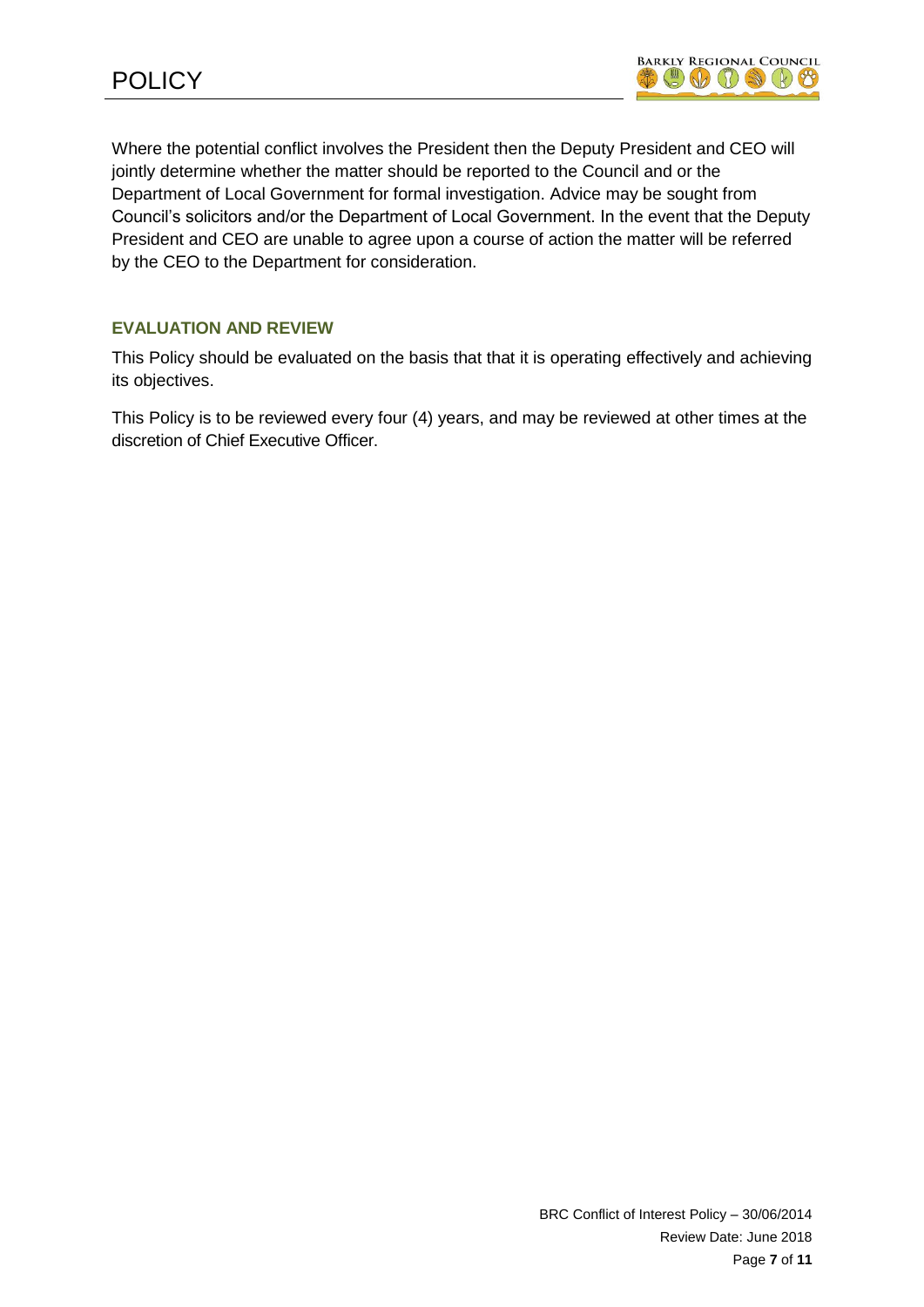# Council Representative Declaration of Conflict of Interest Form

| Name:                       |
|-----------------------------|
| <b>Position:</b>            |
| Directorate:                |
| <b>Date of Declaration:</b> |

Council's Code of Conduct states:

*"A conflict of interests exists where a reasonable and informed person would perceive that you could be influenced by a private interest when carrying out your public duty."* 

Financial (Pecuniary) and Personal (Non Pecuniary) Interests are defined on the back of this form. Please review the definitions before completing this form.

| Type of Interest:      | Financial | Personal |  |
|------------------------|-----------|----------|--|
| Please provide details |           |          |  |
|                        |           |          |  |
|                        |           |          |  |
|                        |           |          |  |
|                        |           |          |  |
|                        |           |          |  |
|                        |           |          |  |
|                        |           |          |  |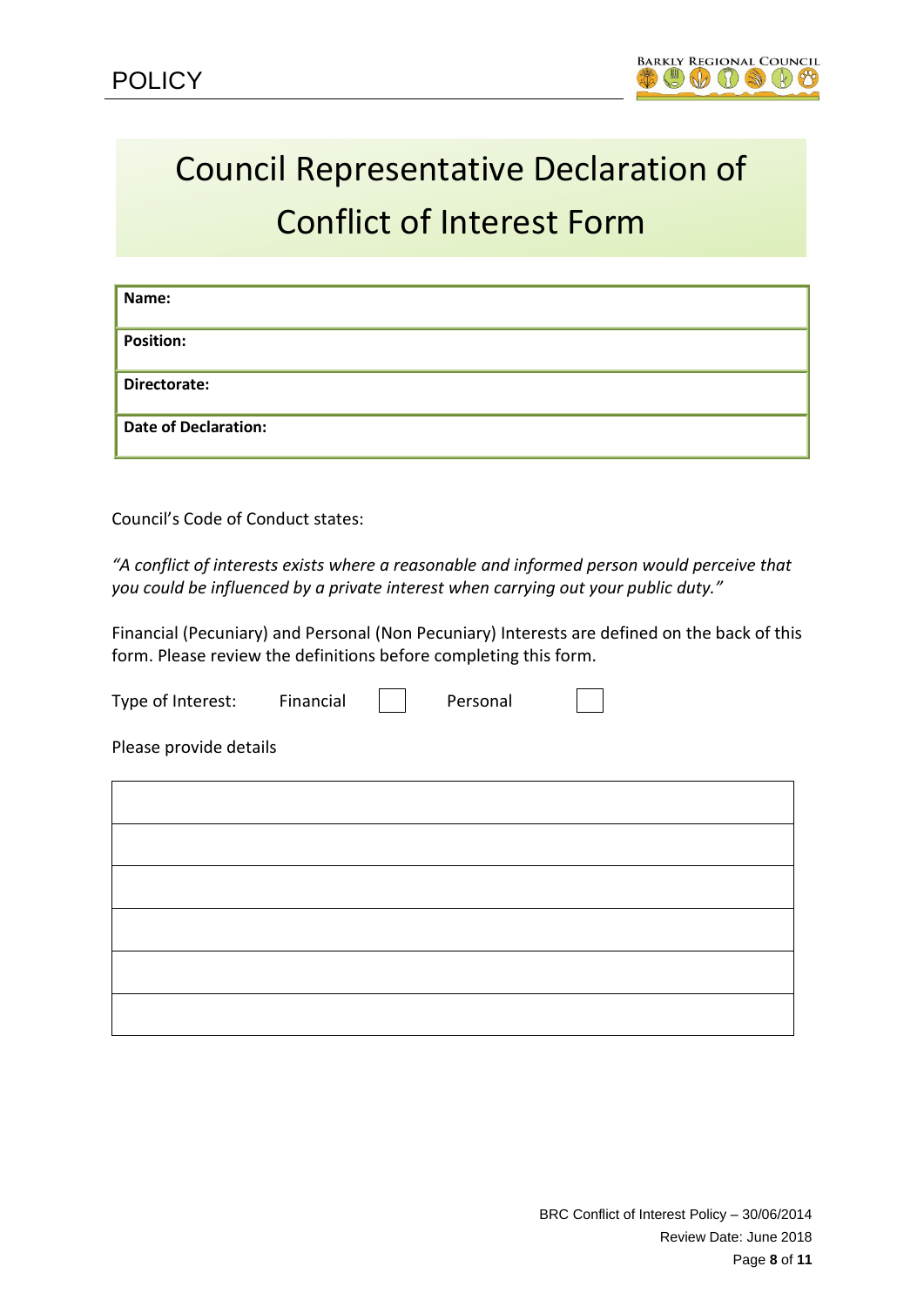How will you manage this conflict of Interests?

#### **What is a financial or pecuniary interest?**

A pecuniary interest is an interest that a person has in a matter because of a reasonable likelihood or expectation of appreciable financial gain or loss to the person.

A person will also be taken to have a pecuniary interest in a matter if that person's spouse or de facto partner or a relative of the person or a partner or employer of the person, or a company or other body of which the person, or a nominee, partner or employer of the person is a member, has a pecuniary interest in the matter.

#### **What is a personal or non-pecuniary conflict of interest?**

Non-pecuniary interests are private or personal interests the Council official has that do not amount to a pecuniary interest as defined in the Act. These commonly arise out of family, or personal relationships, or involvement in sporting, social or other cultural groups and associations and may include an interest of a financial nature.

If you are still unsure whether you have a conflict of interest or not you should discuss the matter with your Manager/Director.

Once the Form has been completed, it must be signed by your Manager/Director and forwarded to the CEO for registration.

|           | ---------------------------------- |
|-----------|------------------------------------|
| Signature | Date                               |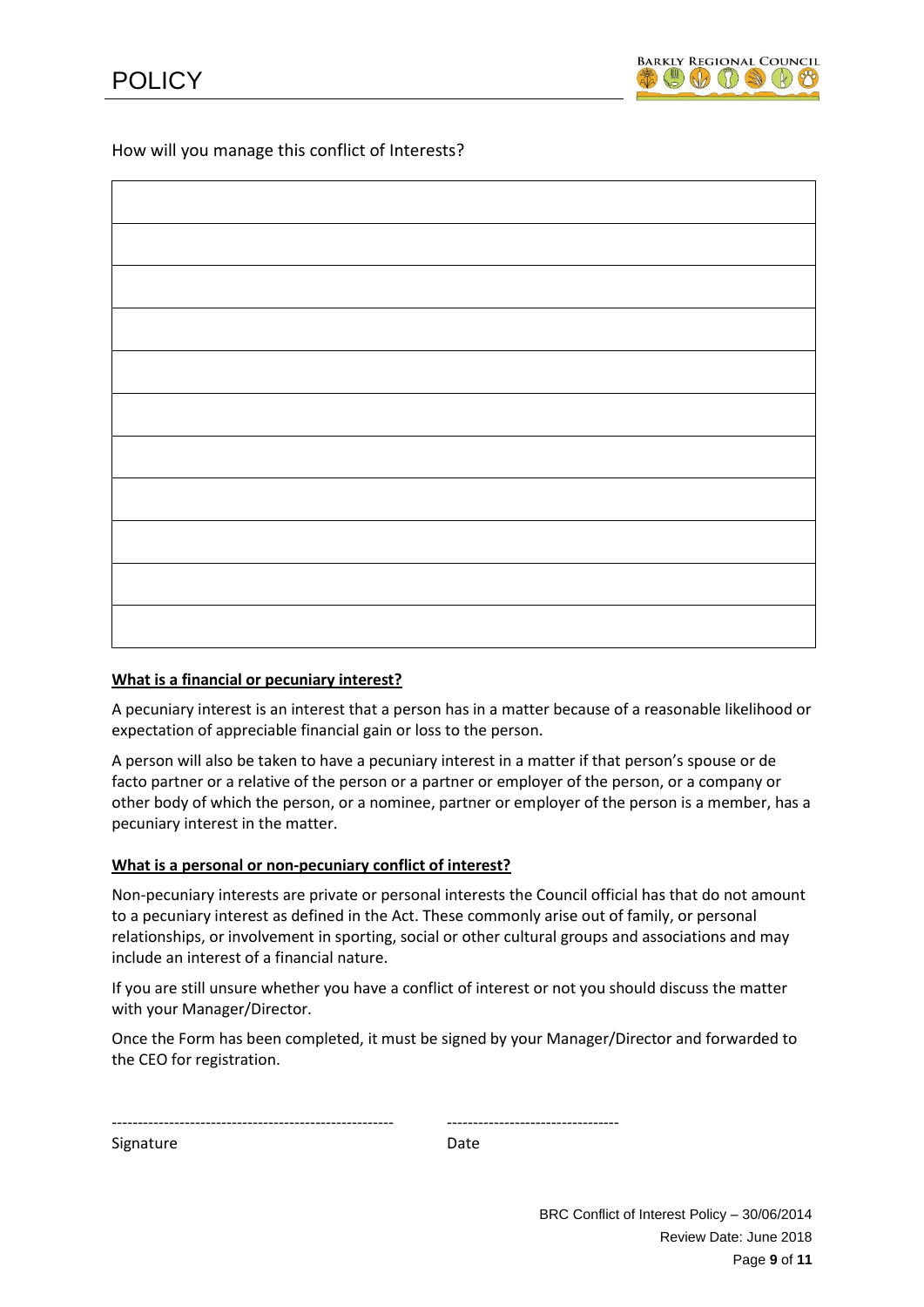



#### CEO/Director's Comment

| CEO/Director's Signature | Date |  |
|--------------------------|------|--|

*Office Use Only*

| Date Received: | ECM Rego No: |  |
|----------------|--------------|--|
| <b>Office:</b> |              |  |